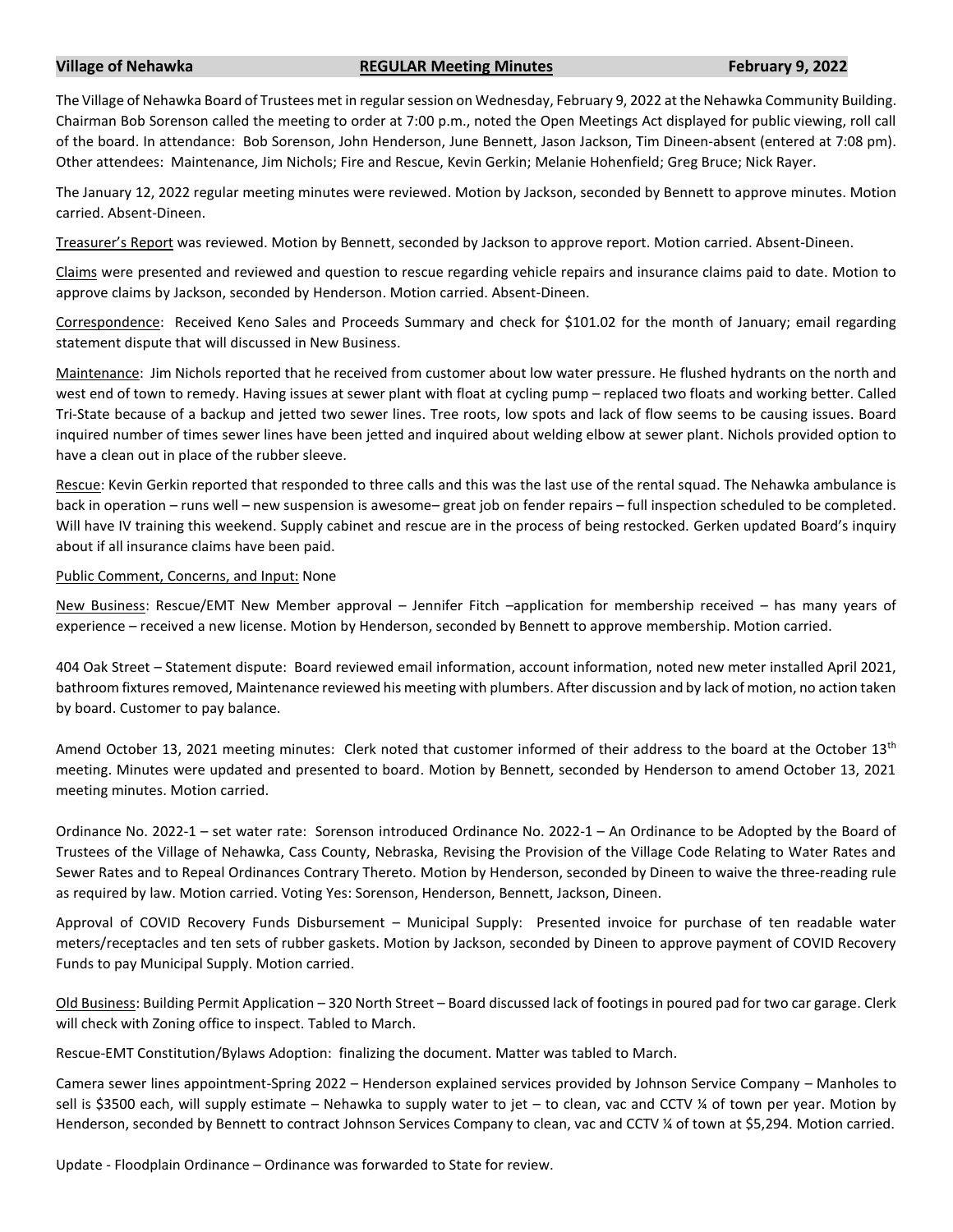Update – Readable Water Meter Installations – Bennett reported that one customer will install their readable meter – three in pit meters will need to be replaced this spring – one curb stop needs to be located. Noted that due to water breaks and water usage problems, would like to have water meters be installed in Community Building, church, fire barn and gas station.

Update-Ambulance Fund/Special Reserve Savings Account – Clerk informed that savings account was closed and \$1,214.75 was transferred to Ambulance checking account.

Any other business pertinent to Village Operation: Board reviewed and discussed customer balance summary. Noted customers to receive disconnect notices after delinquent due date. Jackson inquired about location of curb stop and sewer line on Oak St lot. Jim Nichols thanked those who helped with snow removal during his convalesces.

Motion by Jackson, seconded by Dineen to adjourn at 8:40 p.m. Motion carried.

## **CLAIMS – FEBRUARY 2022**

| Account          | Vendor                                     | Description                                                       | Balance   |            |
|------------------|--------------------------------------------|-------------------------------------------------------------------|-----------|------------|
| <b>GENERAL</b>   | Jimmy Nichols-Salary                       | Salary - Maintenance                                              | 2,173.51  |            |
|                  | Patricia Neu-Salary                        | Salary - Clerk/Treasurer                                          | 670.23    |            |
|                  | Patricia Neu-Exp                           | postage/print cartridges/W-2 software/tables<br>(2) & chairs (12) | 907.96    |            |
|                  | <b>Frontier Cooperative</b>                | Fuel - maintenance pickup                                         | 183.51    |            |
|                  | Meeske Hardware                            | Cleaning supplies                                                 | 18.51     |            |
|                  | NextLink Internet                          | Village Office Internet Service                                   | 35.00     |            |
|                  | NPPD-217 Sherman Ave                       | Village Whistle/Comm Bldg / Parking Lights                        | 409.66    |            |
|                  | NPPD-221 Elm St                            | Electricity - Library                                             | 31.58     |            |
|                  | NPPD-301 Main St                           | Electricity - Park and Pavilion                                   | 31.58     |            |
|                  | NPPD-Corner of Main & Elm St               | Electricity - Flagpole Light                                      | 31.58     |            |
|                  | NPPD-Streetlights                          | Electricity - Village Streetlights                                | 383.77    |            |
|                  | <b>Papillion Sanitation</b>                | <b>Trash Service</b>                                              | 61.44     |            |
|                  | Reinsch Slattery Bear Minahan Prickett, PC | <b>Attorney Fees</b>                                              | 527.00    |            |
|                  | Windstream 4022270100                      | Village Whistle                                                   | 35.18     |            |
|                  | Windstream 4022279923                      | Village Office Phone                                              | 101.27    |            |
|                  | <b>United States Treasury</b>              | Employer's Qtrly Fed WH Tax 2022 Qtr 1-Jan                        | 1,018.71  |            |
|                  | <b>TOTAL GENERAL ACCOUNT</b>               |                                                                   |           | \$6,620.49 |
|                  |                                            |                                                                   |           |            |
| <b>SEWER</b>     | Jesse Keene - Sewer                        | Backup Fee                                                        | 25.00     |            |
|                  | Meeske Hardware                            | hardware                                                          | 12.03     |            |
|                  | <b>Midwest Laboratories</b>                | Sample Tests / Supplies                                           | 156.00    |            |
|                  | <b>NextLink Internet</b>                   | Sewer Plant Internet Service                                      | 35.00     |            |
|                  | NPPD-Nehawka & Maple                       | Electricity - Sewer Plant                                         | 587.01    |            |
|                  | NPPD-Water Treat Newahwka Rd               | Electricity - Lights                                              | 11.44     |            |
|                  | <b>TOTAL SEWER ACCOUNT</b>                 |                                                                   |           | \$826.48   |
|                  |                                            |                                                                   |           |            |
| <b>WATER</b>     | Cass County Rural Water Dist No 1          | Water Supplier                                                    | 1,828.20  |            |
|                  | <b>First Class Plumbing</b>                | Install two readable meters                                       | 167.00    |            |
|                  | Municipal Supply, Inc.                     | 10 readable water meters/receptacles                              | 1,559.90  |            |
|                  | Nebraska Public Health Env Lab             | Monthly Tests / Supplies                                          | 15.00     |            |
|                  | NPPD-Maple & Ave N                         | <b>Electricity - Water Bldg</b>                                   | 45.79     |            |
|                  | TOTAL WATER ACCOUNT                        |                                                                   |           | \$3,615.89 |
|                  |                                            |                                                                   |           |            |
| <b>AMBULANCE</b> | City of Weeping Water                      | Rental - Rescue Squad Unit #212                                   | 10,000.00 |            |